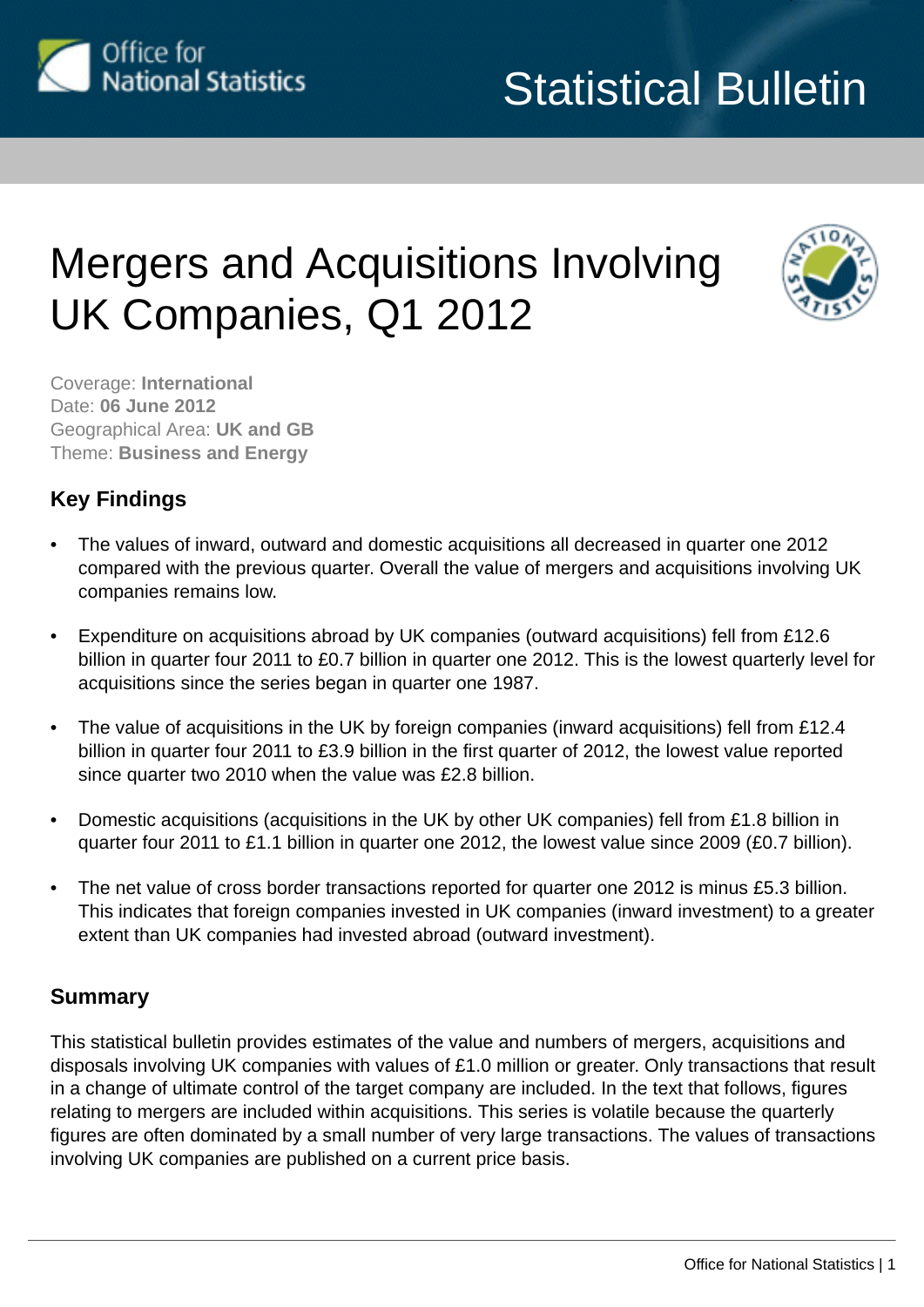The value of outward acquisitions (acquisitions abroad by UK companies) fell by 94 per cent from £12.6 billion in quarter four 2011 to £0.7 billion in quarter one 2012. The number of outward acquisitions also dropped from 64 transactions to 16 in quarter one 2012.

Expenditure on inward acquisitions (acquisitions in the UK by foreign companies) decreased by 68 per cent from £12.4 billion in quarter four 2011 to £3.9 billion in the first quarter of 2012 with the number of inward acquisitions also decreasing from 47 transactions to 37.

The value of domestic acquisitions (acquisitions in the UK by other UK companies) fell by 39 per cent, from £1.8 billion in quarter four 2011 to £1.1 billion in quarter one 2012. The number of transactions also fell from 106 to 56.

Overall the values and numbers of mergers and acquisitions involving UK companies all decreased in quarter one 2012. This is likely to be affected by concerns over the Eurozone debt and concerns about economic growth.

### **Figure 1: Value of acquisitions involving UK companies**

Quarter one 2010 - quarter one 2012



Source: Mergers & Acquisitions, Investment in Foreign Companies by UK Companies, Investment in UK Companies by Foreign Companies, Investment in UK Companies by Other UK Companies, Deferred Payment Investment/Disinvestment in Foreign Companies by UK Companies, Deferred Payment Investment/Disinvestment in UK Companies by Foreign Companies, Deferred Payment Invested in UK Companies by other UK Companies - Office for National Statistics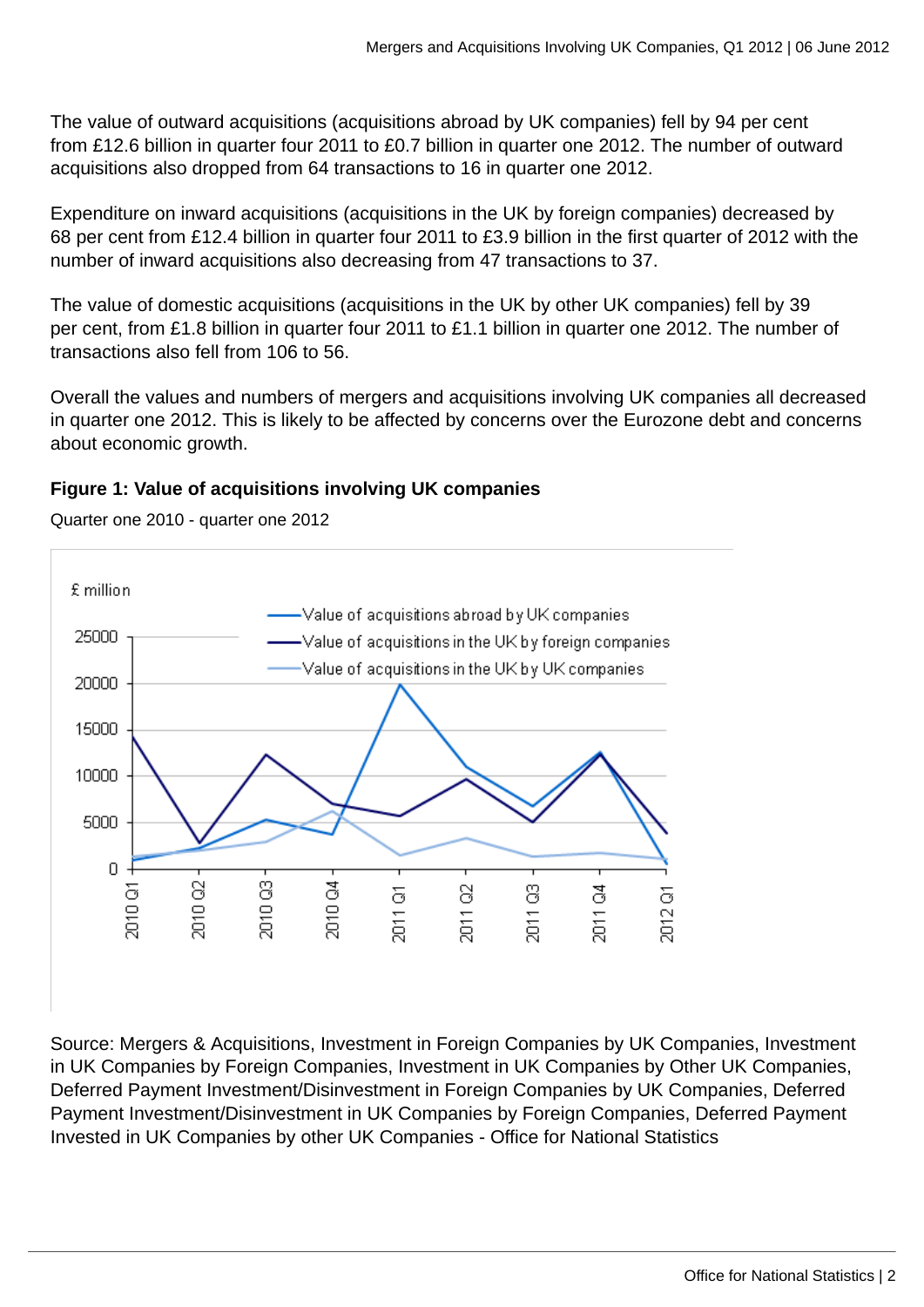#### **Download chart**



**Table A: Number and value of mergers and acquisitions involving UK companies**

|          |                                                               |       |        |                                                                       |        | Values in<br>£ billion                                           |
|----------|---------------------------------------------------------------|-------|--------|-----------------------------------------------------------------------|--------|------------------------------------------------------------------|
|          | <b>Acquisitions</b><br>abroad by UK<br>companies <sup>1</sup> |       |        | <b>Acquisitions in</b><br>the UK by foreign<br>companies <sup>1</sup> |        | <b>Acquisitions in</b><br>the UK by UK<br>companies <sup>1</sup> |
|          | Number                                                        | Value | Number | Value                                                                 | Number | Value                                                            |
| 2010     | 199                                                           | 12.4  | 212    | 36.6                                                                  | 325    | 12.6                                                             |
| 2011r    | 286                                                           | 50.2  | 237    | 33.0                                                                  | 373    | 8.1                                                              |
|          |                                                               |       |        |                                                                       |        |                                                                  |
| 2010 Q1  | 30                                                            | 1.0   | 54     | 14.4                                                                  | 67     | 1.4                                                              |
| 2010 Q2  | 49                                                            | 2.3   | 48     | 2.8                                                                   | 95     | 2.0                                                              |
| 2010 Q3  | 54                                                            | 5.3   | 59     | 12.4                                                                  | 80     | 2.9                                                              |
| 2010 Q4  | 66                                                            | 3.8   | 51     | 7.0                                                                   | 83     | 6.3                                                              |
|          |                                                               |       |        |                                                                       |        |                                                                  |
| 2011 Q1r | 70                                                            | 19.8  | 54     | 5.8                                                                   | 76     | 1.5                                                              |
| 2011 Q2r | 75                                                            | 11.0  | 68     | 9.7                                                                   | 94     | 3.3                                                              |
| 2011 Q3r | 77                                                            | 6.8   | 68     | 5.1                                                                   | 97     | 1.5                                                              |
| 2011 Q4r | 64                                                            | 12.6  | 47     | 12.4                                                                  | 106    | 1.8                                                              |
|          |                                                               |       |        |                                                                       |        |                                                                  |
| 2012 Q1p | 16                                                            | 0.7   | 37     | 3.9                                                                   | 56     | 1.1                                                              |

**Table source:** Office for National Statistics

#### **Table notes:**

1. See background notes 4, 5 and 6

#### **Download table**

**XLS** [XLS format](http://www.ons.gov.uk:80/ons/rel/international-transactions/mergers-and-acquisitions-involving-uk-companies/q1-2012/prt-ma-summary.xls) (19.5 Kb)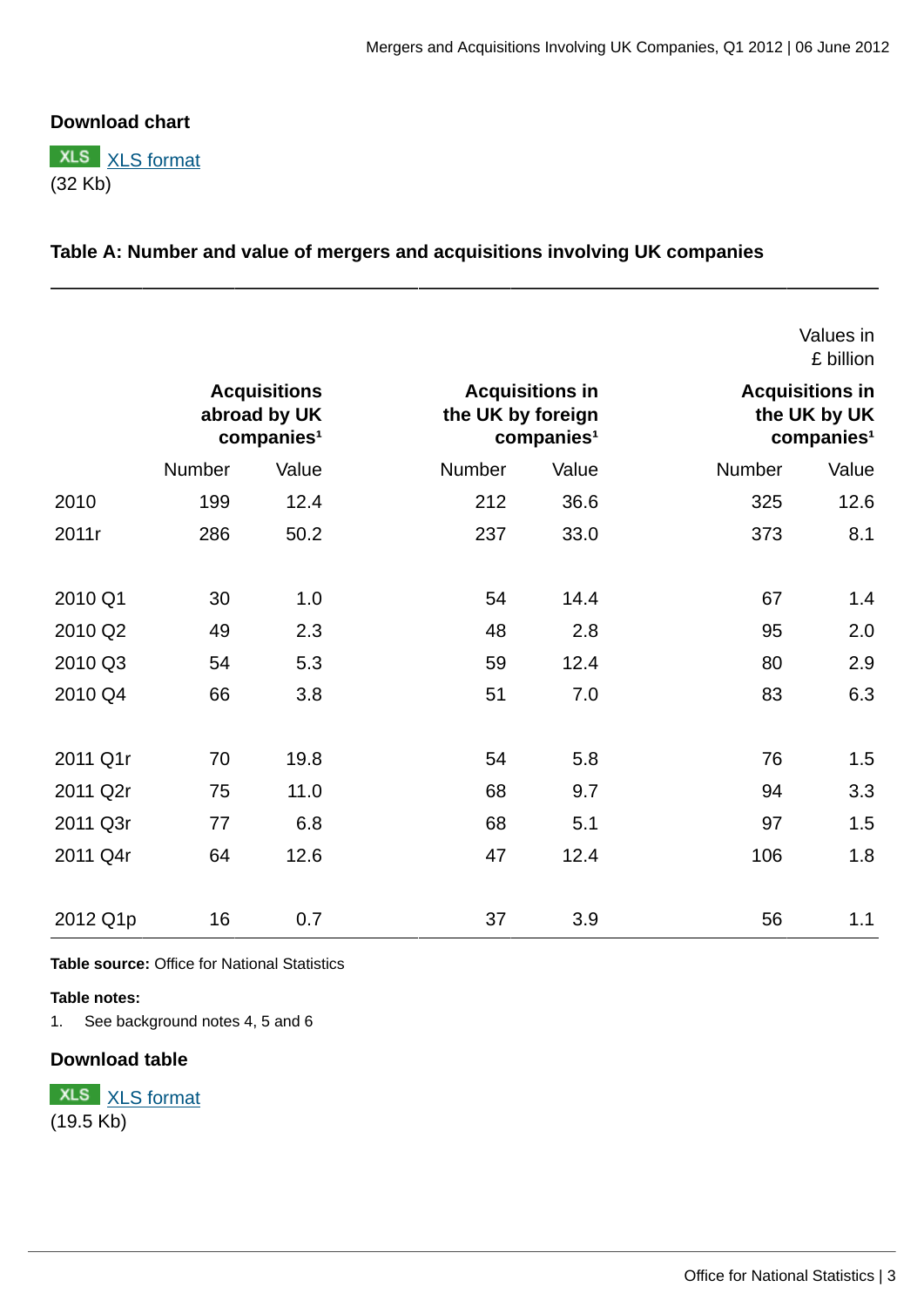## **Transactions abroad by UK companies**

## **Value and number of transactions[\(Table 1\) \(260 Kb Excel sheet\)](http://www.ons.gov.uk:80/ons/rel/international-transactions/mergers-and-acquisitions-involving-uk-companies/q1-2012/rft-tables-01-10.xls)**

This section illustrates the value and number of acquisitions abroad by UK companies over the last five years.

The value of acquisitions abroad by UK companies (Figure 3) fell substantially between quarter four 2011 and quarter one 2012 to a new low (£ 0.7 billion), a decrease of 94 per cent. This is down from £12.6 billion in quarter four 2011 and £19.8 billion in quarter one 2011. The reason for the relatively low value of acquisitions abroad by UK companies is unclear although concerns relating to the Eurozone sovereign debt crisis and confidence in economic growth are likely to have played their part.

The number of acquisitions abroad by UK companies decreased in quarter one 2012 from the previous quarter (Figure 4). There were 64 acquisitions of foreign companies by UK companies with values over £1.0 million in quarter four 2011, compared with 16 acquisitions in quarter one 2012.

The number and value of disposals abroad by UK companies decreased in quarter one 2012. There were 21 disposals reported in quarter four 2011 with a value of £4.1 billion, compared with three disposals reported in quarter one 2012 with a total value of £2.1 billion, a decrease of 49 per cent. The most significant transaction in quarter one 2012 was the disposal by Old Mutual Plc of Skandia Insurance Company Ltd of Sweden for a press reported value of £2.1 billion.

## **Figure 2: Expenditure on acquisitions abroad by UK companies**



Quarter two 2007 - quarter one 2012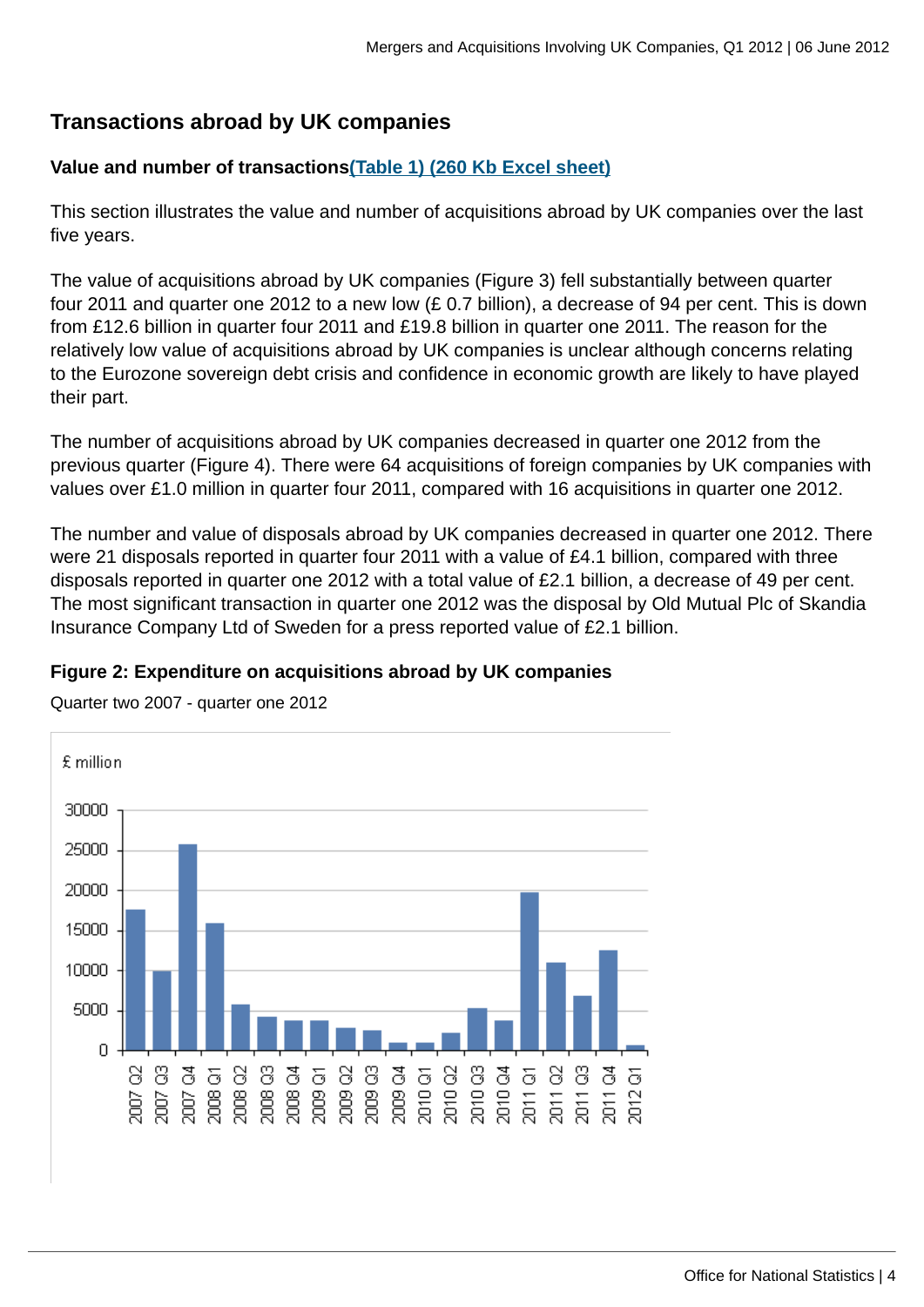Source: Mergers & Acquisitions, Investment in Foreign Companies by UK Companies, Deferred Payment Investment/Disinvestment in Foreign Companies by UK Companies - Office for National **Statistics** 

#### **Download chart**

**XLS** [XLS format](http://www.ons.gov.uk:80/ons/rel/international-transactions/mergers-and-acquisitions-involving-uk-companies/q1-2012/chd-outward-values.xls) (31.5 Kb)

### **Figure 3: Number of acquisitions abroad by UK companies**



Quarter two 2007 - quarter one 2012

1 At quarter one 2010 the deal identification threshold was raised from £0.1 million to £1.0 million. There is therefore a discontinuity in the number of transactions reported, as shown in the graph above.

Source: Mergers & Acquisitions, Investment in Foreign Companies by UK Companies, Deferred Payment Investment/Disinvestment in Foreign Companies by UK Companies - Office for National **Statistics** 

## **Download chart**

**XLS** [XLS format](http://www.ons.gov.uk:80/ons/rel/international-transactions/mergers-and-acquisitions-involving-uk-companies/q1-2012/chd-outward-numbers.xls) (32.5 Kb)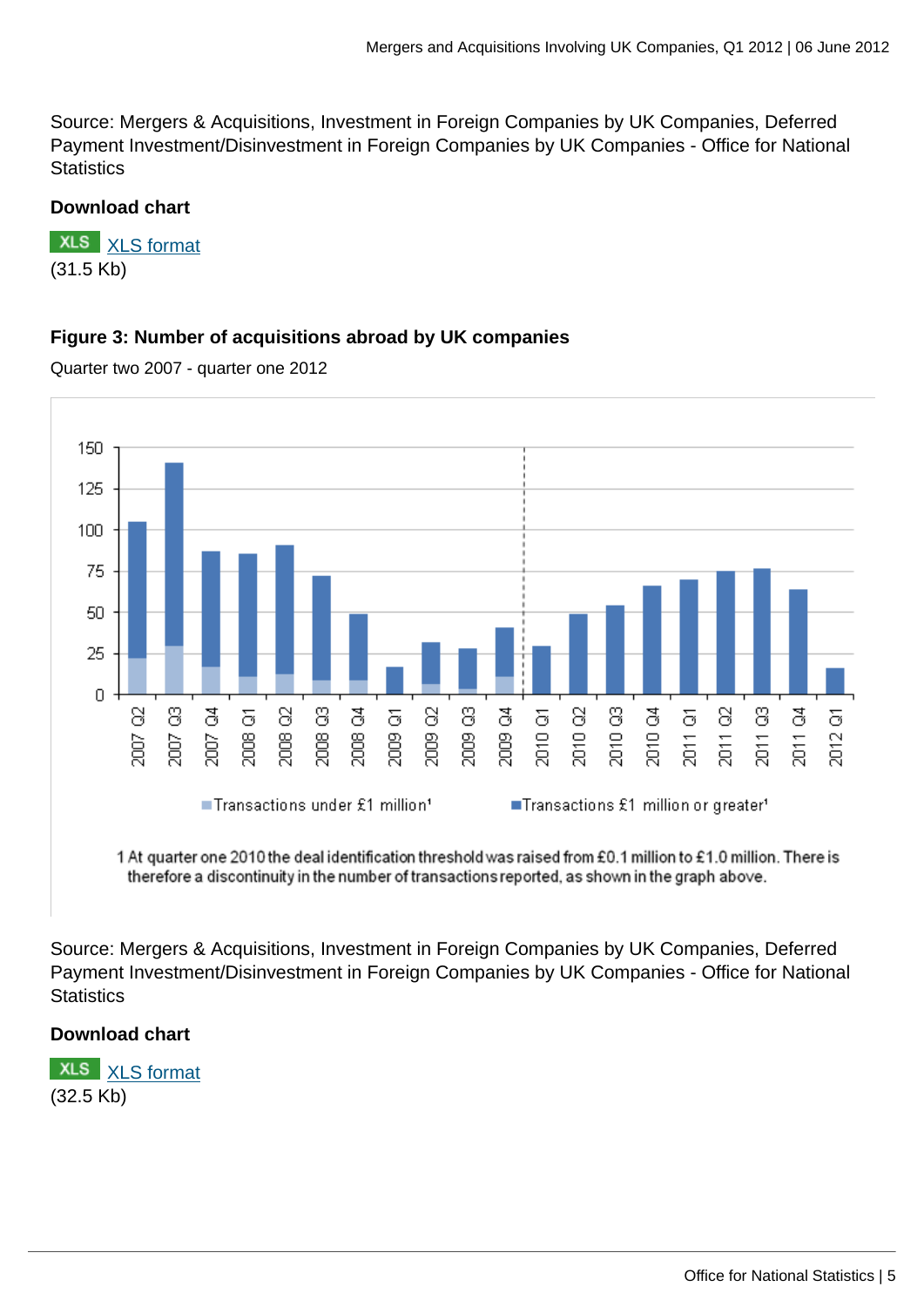## **Transactions in the UK by foreign companies**

## **Value and number of transactions[\(Table 1\) \(260 Kb Excel sheet\)](http://www.ons.gov.uk:80/ons/rel/international-transactions/mergers-and-acquisitions-involving-uk-companies/q1-2012/rft-tables-01-10.xls)**

This section illustrates the value and number of acquisitions in the UK by foreign companies over the last five years**.**

Expenditure on acquisitions in the UK by foreign companies (inward investment) fell between quarter four 2011 and quarter one 2012 to a value of £3.9 billion (Figure 5), a decrease of 69 per cent. This is down from £12.4 billion in quarter four 2011 and £5.8 billion in quarter one 2011.

The number of inward acquisitions in quarter one 2012 also fell from the previous quarter (Figure 6). There were 47 acquisitions of UK companies by foreign companies with values over £1.0 million in quarter four 2011, compared with 37 in quarter one 2012.

The most significant inward transaction in quarter one 2012 was the acquisition by Virgin Group Holdings Ltd (British Virgin Islands) of Northern Rock Plc. A further significant transaction was the acquisition of Kalahari Minerals Plc by China Guangdong Nuclear Power Holdings Corporation.

The number and value of disposals of UK companies by foreign companies decreased in quarter one 2012.There were 22 disposals reported in quarter four 2011 with a value of £2.8 billion. By comparison, there were five disposals of UK companies by foreign companies in quarter one 2012 with a total value of £54 million (98 per cent decrease), the lowest value of inward disposals reported since quarter two 2009. This partly reflects the weak economic and financial situation and limited market for M&A activity in 2012 Q1.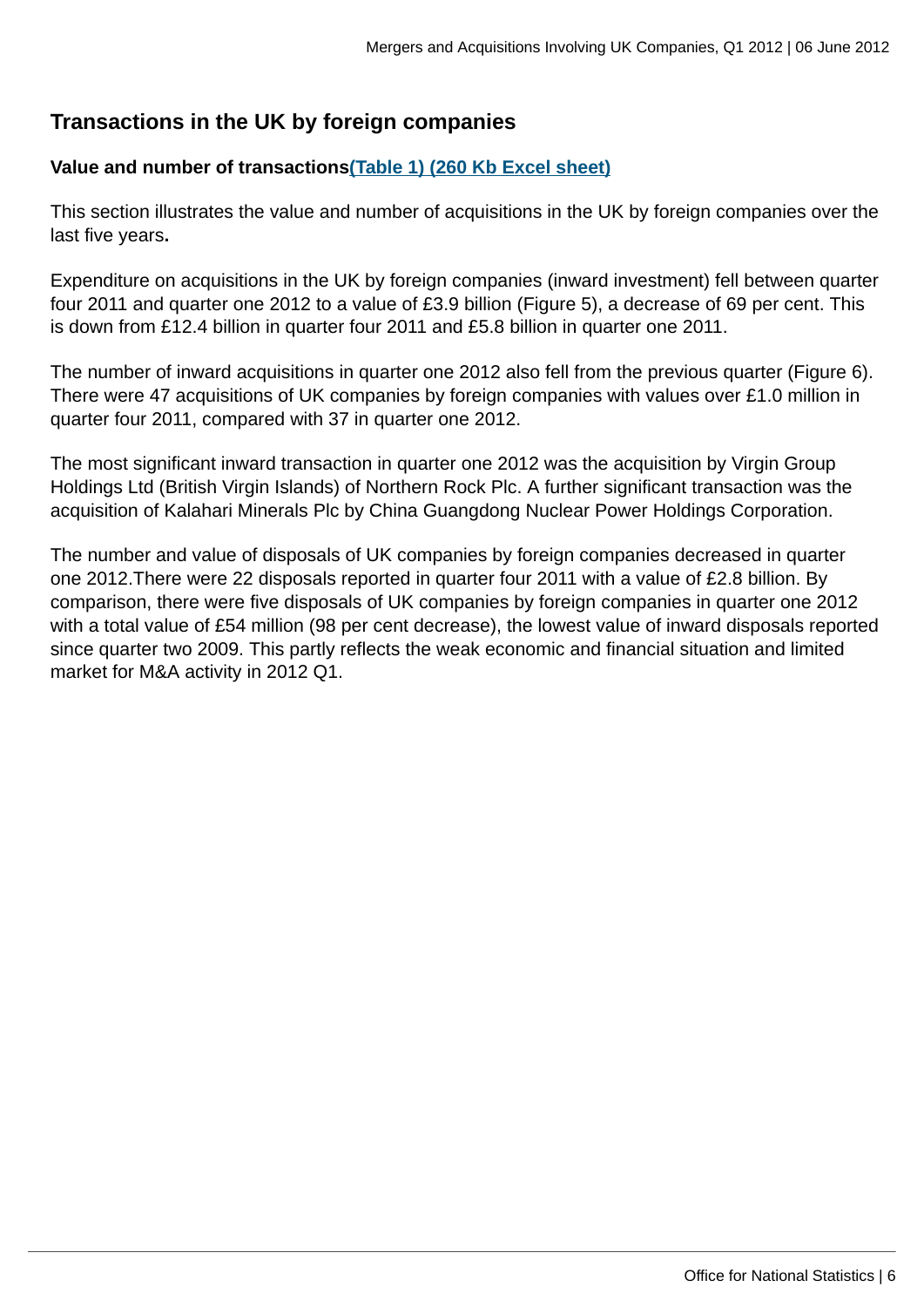## **Figure 4: Expenditure on acquisitions in the UK by foreign companies**

Quarter two 2007 - quarter one 2012



Source: Mergers & Acquisitions, Investment in UK Companies by Foreign Companies, Deferred Payment Investment/Disinvestment in UK Companies by Foreign Companies - Office for National **Statistics** 

#### **Download chart**

**XLS** [XLS format](http://www.ons.gov.uk:80/ons/rel/international-transactions/mergers-and-acquisitions-involving-uk-companies/q1-2012/chd--inward-values.xls) (31.5 Kb)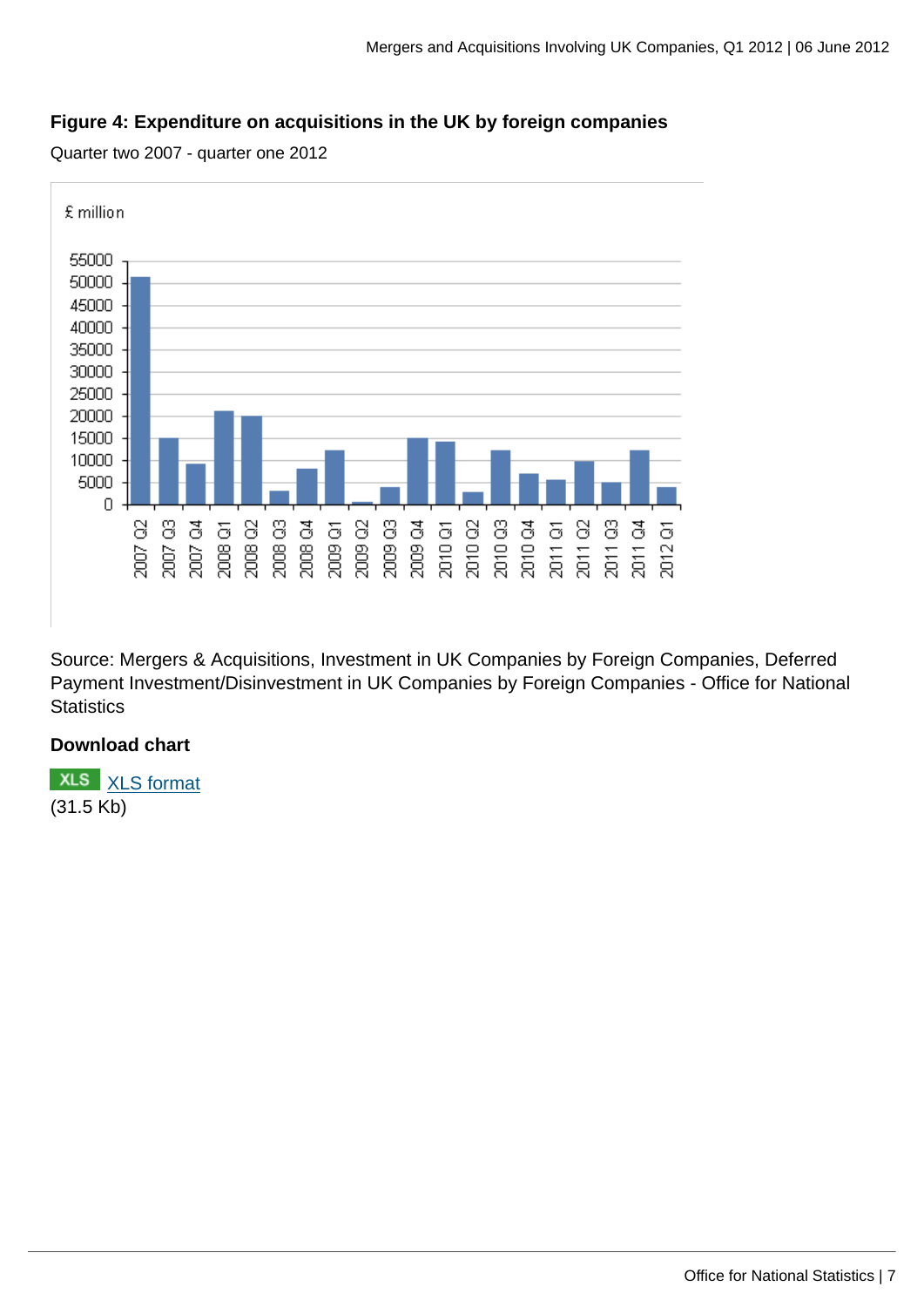## **Figure 5: Number of acquisitions in the UK by foreign companies**

Quarter two 2007 - quarter one 2012



therefore a discontinuity in the number of transactions reported, as shown in the graph above.

Source: Mergers & Acquisitions, Investment in UK Companies by Foreign Companies, Deferred Payment Investment/Disinvestment in UK Companies by Foreign Companies - Office for National **Statistics** 

### **Download chart**

**XLS** [XLS format](http://www.ons.gov.uk:80/ons/rel/international-transactions/mergers-and-acquisitions-involving-uk-companies/q1-2012/chd-inward-numbers.xls) (32.5 Kb)

## **Transactions in the UK by UK companies**

### **Value and number of transactions [\(Table 8\) \(260 Kb Excel sheet\)](http://www.ons.gov.uk:80/ons/rel/international-transactions/mergers-and-acquisitions-involving-uk-companies/q1-2012/rft-tables-01-10.xls)**

This section illustrates the value and number of acquisitions in the UK by UK companies over the last five years.

Expenditure on acquisitions in the UK by other UK companies (domestic acquisitions) fell between quarter four 2011 and quarter one 2012 to £1.1 billion, a decrease of 39 per cent. This is down from £1.8 billion in quarter four 2011 and £1.5 billion in quarter one 2011. This is the lowest quarterly value for domestic acquisitions reported since quarter two 2009, as illustrated in Figure 6 below.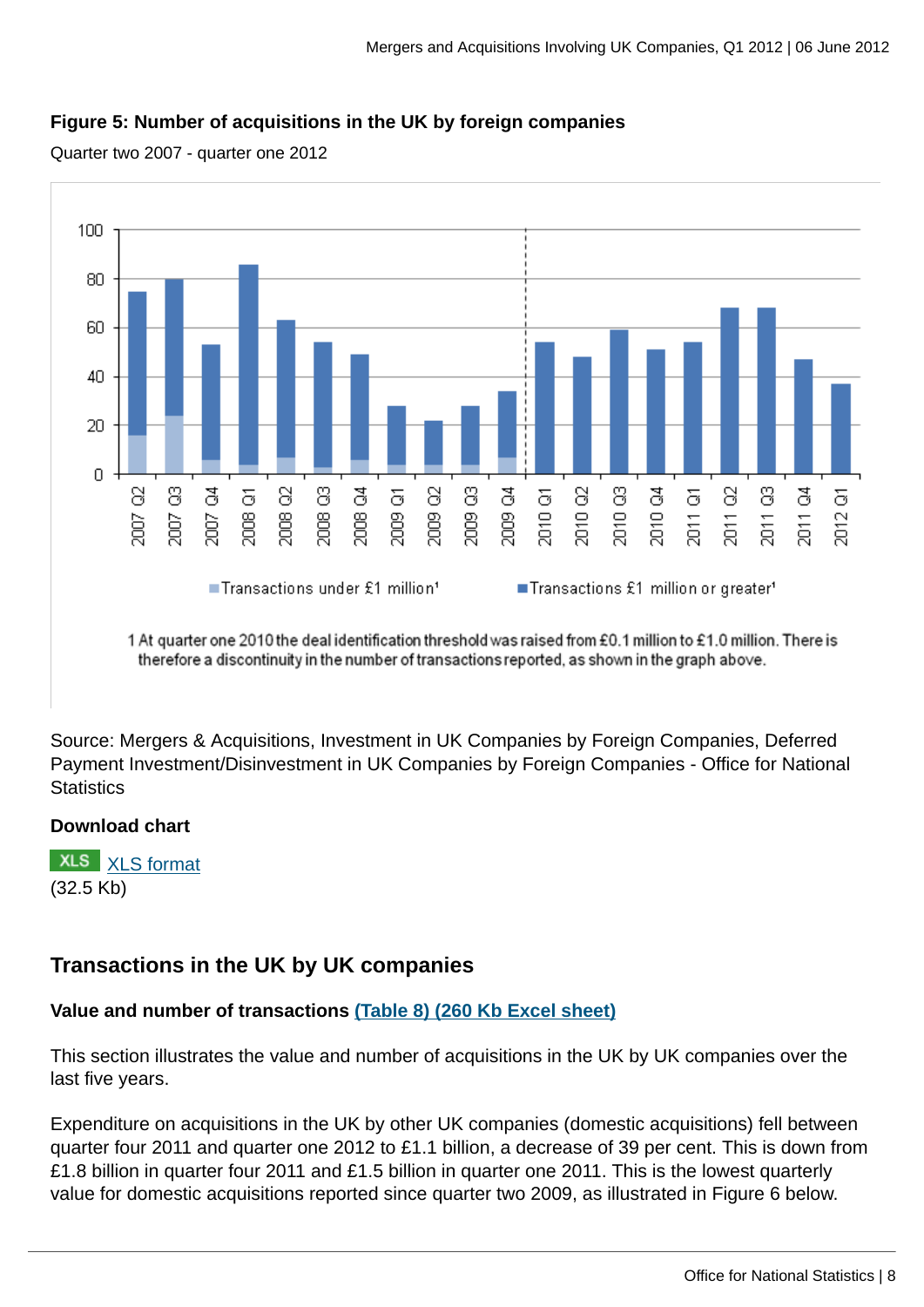The number of domestic acquisitions also fell in quarter one 2012 (Figure 8). There were 106 acquisitions of UK companies by other UK companies with values over £1.0 million in quarter four 2011, compared with 56 acquisitions reported in quarter one 2012. These transactions consisted of 43 acquisitions of independent companies, comprising 76 per cent of the total value of expenditure on acquisitions and 13 transactions by company groups involving their subsidiaries.

The most significant transaction in quarter one 2012 was the acquisition by Premier Oil Plc of Encore Oil Plc, for a press reported value of approximately £0.3 billion.

#### **Figure 6: Expenditure on acquisitions of UK companies by other UK companies**



Quarter two 2007 - quarter one 2012

Source: Mergers & Acquisitions, Investment in UK Companies by Other UK Companies, Deferred Payment Invested in UK Companies by other UK Companies - Office for National Statistics

### **Download chart**

**XLS** [XLS format](http://www.ons.gov.uk:80/ons/rel/international-transactions/mergers-and-acquisitions-involving-uk-companies/q1-2012/chd-domestic-values.xls) (31.5 Kb)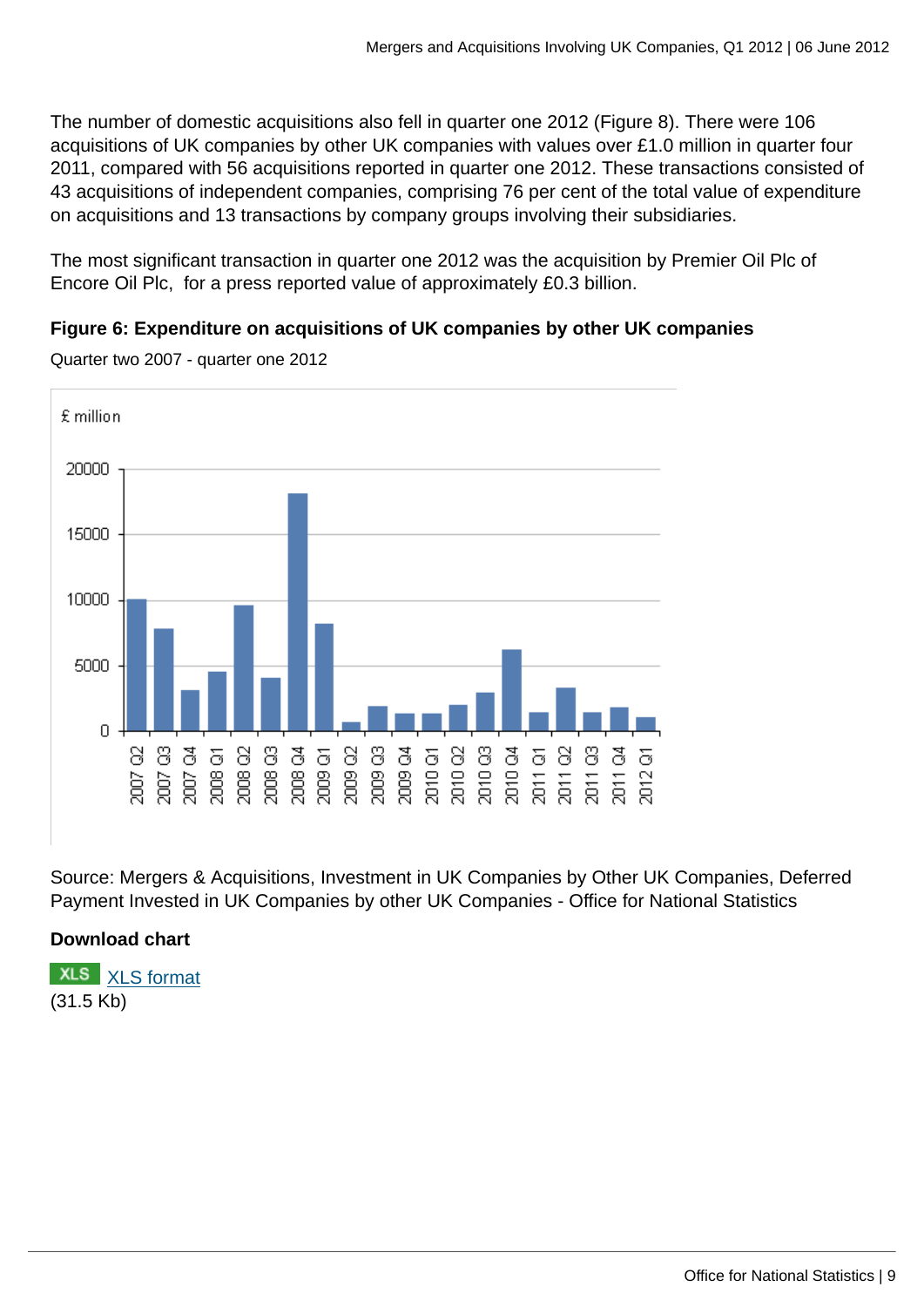## **Figure 7: Number of acquisitions in the UK by UK companies**

Quarter two 2007 - quarter one 2012



1 At quarter one 2010 the deal identification threshold was raised from £0.1 million to £1.0 million. There is therefore a discontinuity in the number of transactions reported, as shown in the graph above.

Source: Mergers & Acquisitions, Investment in UK Companies by Other UK Companies, Deferred Payment Invested in UK Companies by other UK Companies - Office for National Statistics

### **Download chart**

**XLS** [XLS format](http://www.ons.gov.uk:80/ons/rel/international-transactions/mergers-and-acquisitions-involving-uk-companies/q1-2012/chd-domestic-numbers.xls) (32.5 Kb)

## **Notes for Transactions in the UK by UK companies**

1.

## **Background notes**

1. **User engagement**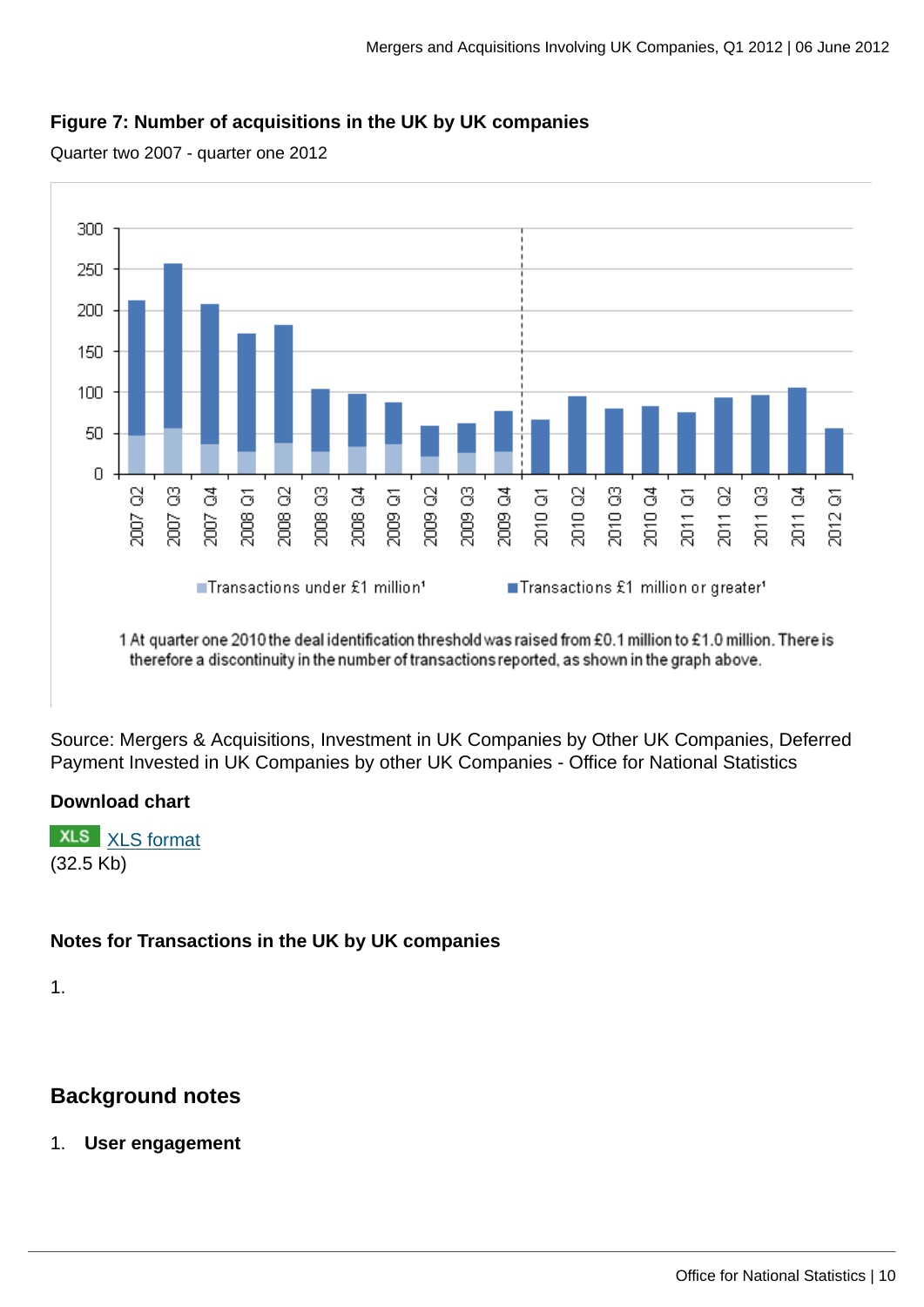We are constantly aiming to improve this release and its associated commentary. We would welcome any feedback you might have; please contact us via email: [fdi@ons.gsi.gov.uk](mailto:fdi@ons.gsi.gov.uk) or telephone Ciara Williams-Fletcher on (+44) 01633 456455

#### 2. **Basic quality information**

The [Quality and Methodology Information for Mergers and Acquisitions \(M&A\) surveys \(656.3](http://www.ons.gov.uk:80/ons/guide-method/method-quality/quality/quality-information/business-and-energy/mergers-and-acquisitions.pdf) [Kb Pdf\)](http://www.ons.gov.uk:80/ons/guide-method/method-quality/quality/quality-information/business-and-energy/mergers-and-acquisitions.pdf) report describes in detail the intended uses of the statistics presented in this publication, their general quality and the methods used to produce them.

#### 3. **Relevance to users**

The degree to which the statistical outputs meet users' needs.

Within ONS, the mergers and acquisitions data are considered to be essential for producing Balance of Payments and economic accounts statistics. The survey results form important components of the UK Balance of Payments and the National Economic and Financial Accounts and are vital in the measurement of the financial and non-financial business sector accounts.

The Cross-Borders Acquisitions and Mergers survey (M&A) data are used in the compilation of the estimates of Foreign Direct Investment (FDI). These data meet the needs of FDI by collecting data on all acquisitions which lead to a holding in excess of 10 per cent of the issued share capital. These estimates then feed into the UK Balance of Payments and the 'Rest of the World' sector of the financial accounts in the National Accounts, for which there is an EU legal requirement. Individual transaction information is also used to estimate the counterpart in 'portfolio' investment flows for monthly Balance of Payments.

The data collected are also used in updating business structures and country of ownership codes on the Inter-Departmental Business Register (IDBR).The IDBR is a comprehensive list of UK businesses that is used by government for statistical purposes.

Elsewhere in government, examples of departments who use the data include:

- HM Treasury, Economic Analysis Division, where the data is used in preparing briefing and forecasting;
- Department of Business, Innovation and Skills (BIS), where direct investment data is required for ministerial briefing, parliamentary questions and in formulating trade policy;
- UK Trade & Investment, where the information is used for briefing and supplementing information available from the Bureau on the extent to which the UK is successful in attracting inward investment; and
- HM Revenue and Customs, where the data is used to help in forecasting company taxation.

Non-government users include:

• private companies which are interested in analysing country and industry data for trends by foreign firms in the UK and by UK companies abroad, and also for researching corporate finance activity and for the purpose of investment banking;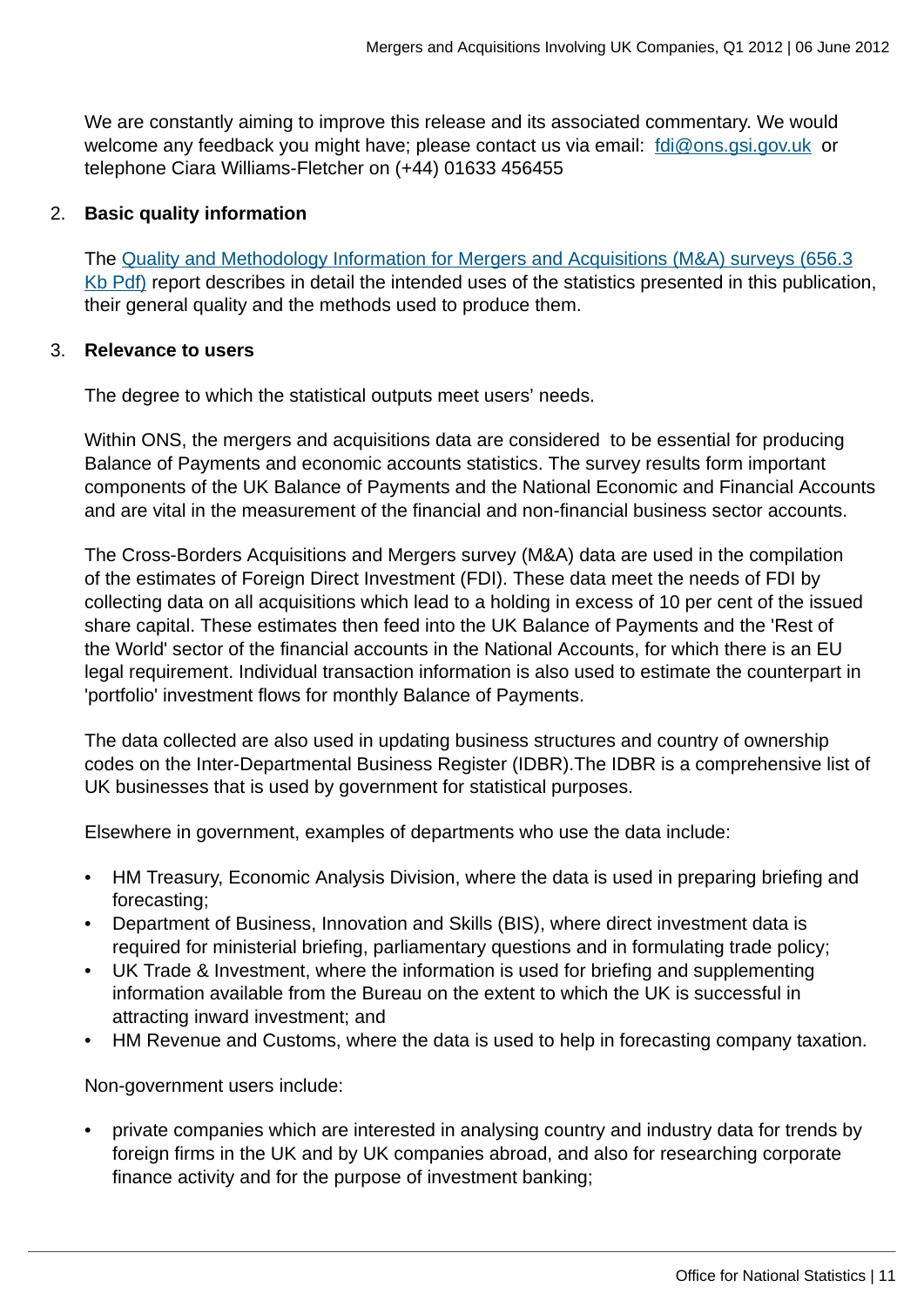- UK embassies of foreign countries, which are interested in information on specific countries and companies making acquisitions, and
- private sector economists, journalists and academics who are interested in information on particular industries and particular countries for research purposes and who use the data for periodic statistical comparisons.

Feedback from users has indicated that the information received from the M&A survey has a high degree of relevance across the above user groups, meets the vast majority of user needs, and all information currently collected and published is used. Users have also indicated that the information is very accurate and relatively easy to access.

Source of data: The information collected is based on reports in the financial press; specialist magazines; company and financial websites supplemented by special surveys to businesses to determine the form, value and timing of each transaction.

Global M&A activity is often driven by the availability of credit and company profits, as well as as a sense of confidence in the economic outlook. The majority of large M&A deals involve some element of borrowing or leveraging and therefore when credit markets freeze, as happened in the 2007 global financial crisis and the subsequent Euro area sovereign debt crisis, then M&A activity is curtailed. A poor global credit market and subdued economic outlook would discourage M&A activity.

If the information is not yet in the public domain then such transactions may not be reflected in the analysis. Where full information has not yet been received on the details of the acquisition or disposal the value of the transaction indicated in the public domain is used as an interim estimate.

The data shown in this release relate solely to mergers and acquisitions undertaken by companies: acquisitions by individuals are not included.

All values are published as current prices which are the prices as they were at the time of measurement and not adjusted for inflation.

### 4. **Significant transactions**

These tables show the reported figures for a selection of significant transactions which occurred in the quarter, where 'significance' is defined as the absolute value of the deal. The figures shown are usually the ones available from the financial press or other sources in the public domain although occasionally, with the consent of the company, the value returned to the Office for National Statistics (ONS) is used in the tables instead of the press reported figure. If the company's consent cannot be obtained then the deal is excluded, however, the values are included in the aggregate tables. Occasionally, therefore, a large deal may be missing (suppressed) from the lists so it is best to regard these tables as an indication of the ranking of deals rather than a completely exhaustive listing. Press reported figures often differ to some extent from those supplied by companies to ONS and it is the latter which are used in compiling statistical aggregates in tables 1-10. Included in the prices quoted in the tables of significant transactions is the total published price paid for the company excluding any assumed debt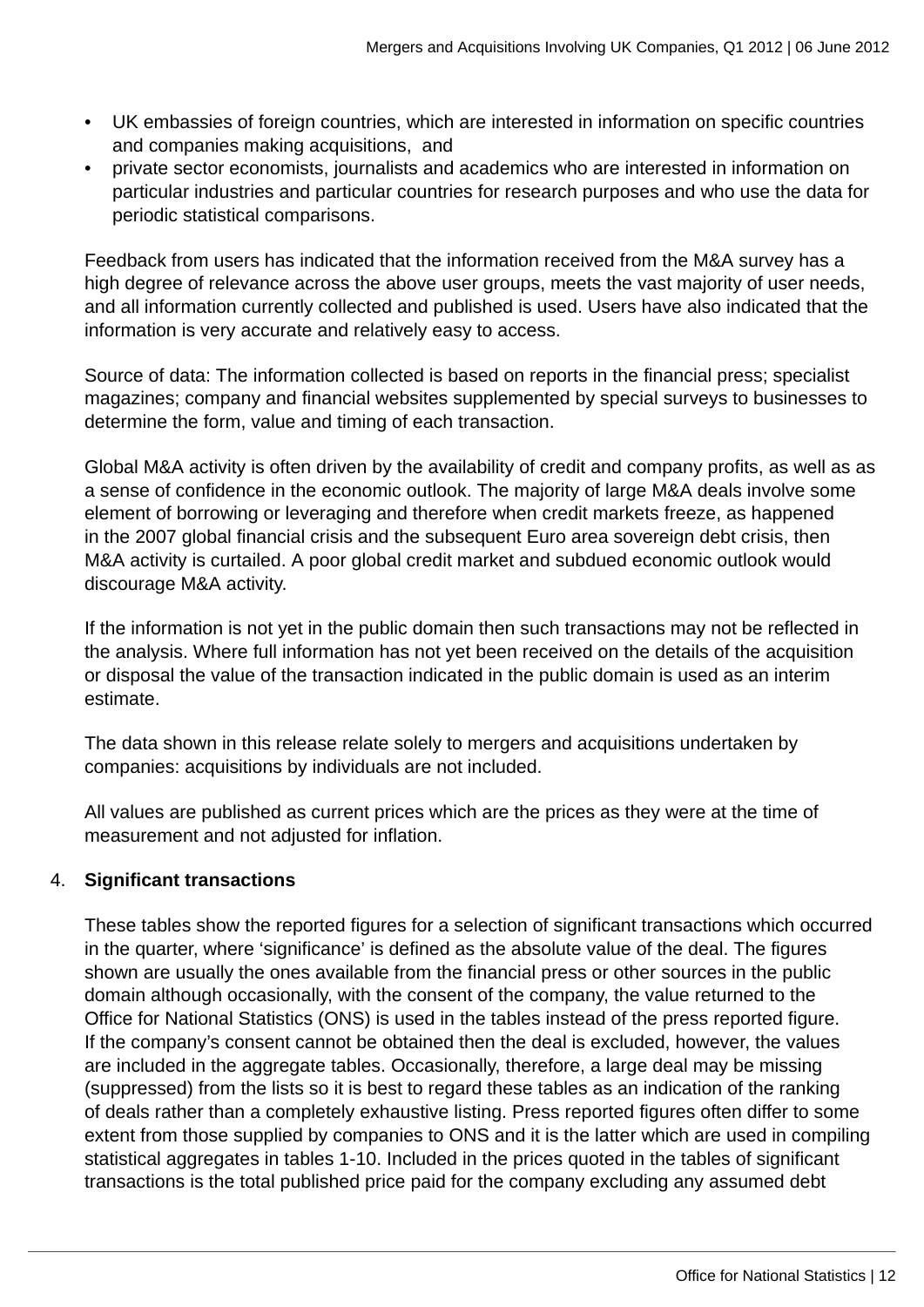where known. Deferred payments are included in the reported price even if the payment is made in a different quarter.

#### 5. **Types of transactions covered**

Mergers are acquisitions in which all or part of the payment is made in shares, such that the shareholders of the two companies become shareholders of a new, combined company group.

Demergers are disposals where a company group divides into two or more separate companies, in such a way that the shareholders of the restructured companies remain the same, or retain the equivalent value shareholding in one of the newly independent companies. Demergers are included in the statistics within disposals.

Cross-border acquisitions denote transactions where a company in one country acquires, either directly or indirectly, a controlling interest in a company in another country.

Direct transactions are those where a company in one country acquires a controlling interest in a company incorporated in another country.

Indirect transactions are those where a company uses an existing foreign subsidiary to acquire a controlling interest in a company incorporated in another country. The acquiring foreign intermediate company may be located in the same country in which the acquisition is being made or in a different country.

Acquisitions within the UK by UK companies: This denotes mergers and acquisitions involving only UK registered companies.

Where the acquired company was a subsidiary of another company the transaction is classified as a sale between company groups.

The phrase 'acquisitions in the UK by UK companies' refer to deals where the ultimate ownership remains in the UK. This heading does not cover the total number or value of deals where a UK company is the acquirer. When a foreign company acquires a UK company through one of its existing UK subsidiaries or a UK registered special purpose vehicle that deal is shown as part of the data under 'acquisitions in the UK by foreign companies'.

#### 6. **Financing**

This statistical bulletin provides details of the application of funds to effect mergers and acquisitions and the proceeds raised from disinvestments and demergers.

For indirect foreign transactions there is the added complication of considering the movements of funds either as capital injection or in the form of loans between parent companies and their foreign subsidiaries making the acquisition. Occasionally, the foreign subsidiary obtains the funds required partly or entirely outside the UK from sources such as:

#### a. Own resources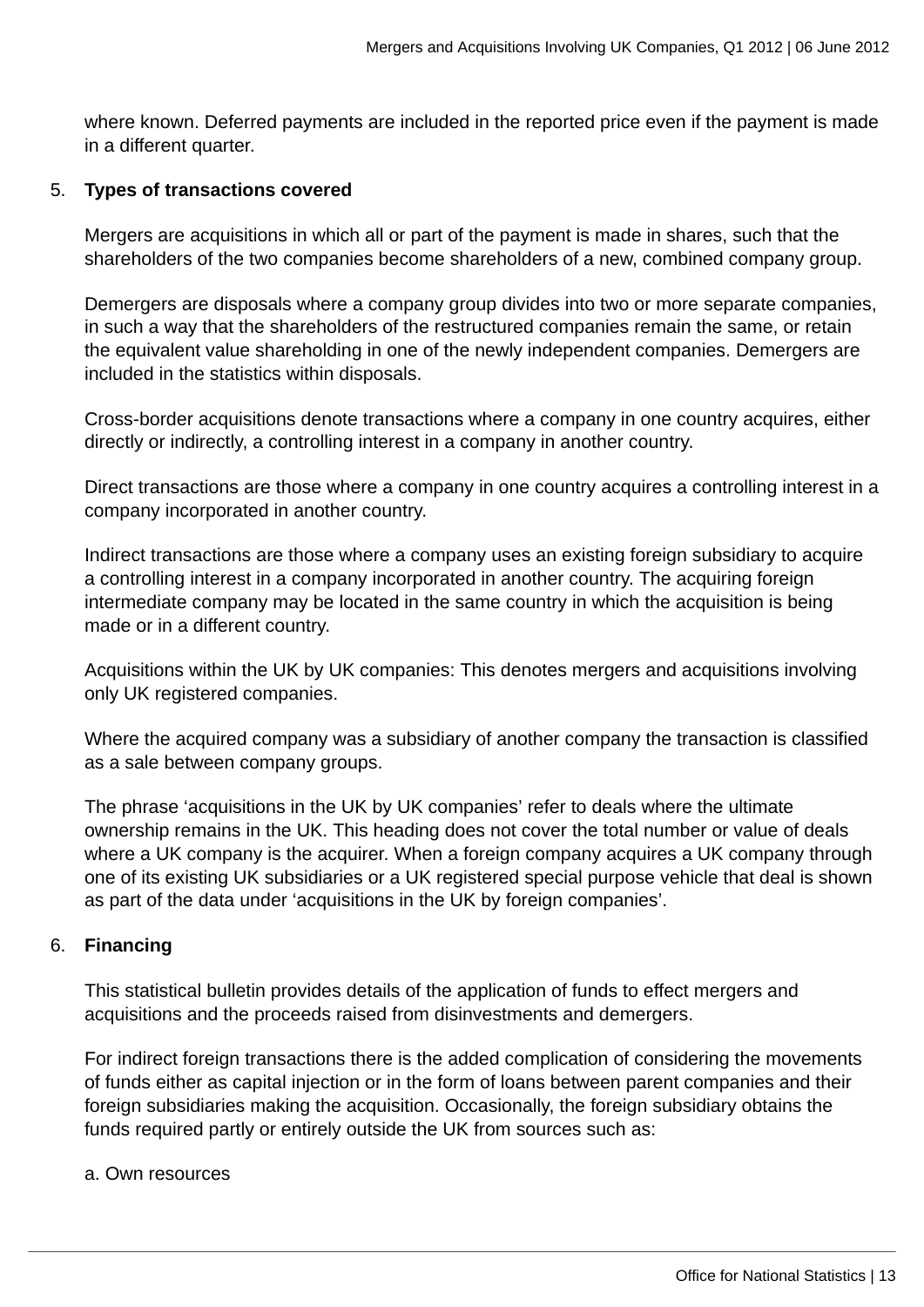- b. Borrowing from banks and other local sources
- c. Share, bond and other capital or notes issued abroad

A transaction may be funded by more than one method.

#### 7. **Revisions**

Data for all four quarters of 2011 have been revised in the light of new information, and so revisions to the data for quarter one, two, three and four have been published in this statistical bulletin. No further revisions to data prior to quarter one 2011 have been made. Therefore time series data for all quarters of 2010 and any previous historic quarterly periods remains unchanged.

Annual data tables for 2011 are produced in conjunction with the quarter four 2011 data. Revisions to the 2011 quarterly and annual figures are re-calculated at quarter one 2012 only. No revisions to annual data prior to 2011 have been made. Therefore time series data for previous historic annual periods remain unchanged.

Revisions to the aggregates used in M&A principally occur for the following reasons:

Completion of transactions:

On announcement of a proposed transaction an expected completion date is usually given. The publicly reported values will be allocated to the quarter of expected completion. If the transaction is ultimately completed in an earlier or later quarter, the recorded values will be reallocated to the new quarter.

Publicly reported values:

Publicly reported values are initially used to compile the aggregates. These can vary considerably from the values ultimately supplied by the respondents, frequently because the assumption of debt has been included in the publicly reported value. A nominal value is applied if no publicly reported value is available. The final values used to create the aggregates are those supplied by the respondent.

Non-completion of transactions:

On announcement of a proposed transaction the publicly reported value of the transaction is recorded. If the transaction does not subsequently take place the recorded value will be deleted.

Non-share transactions:

On announcement of a proposed transaction it may appear that there will be transactions in the share capital of the companies involved and the publicly reported values will be recorded. If subsequent information contradicts this the recorded values will be amended or deleted.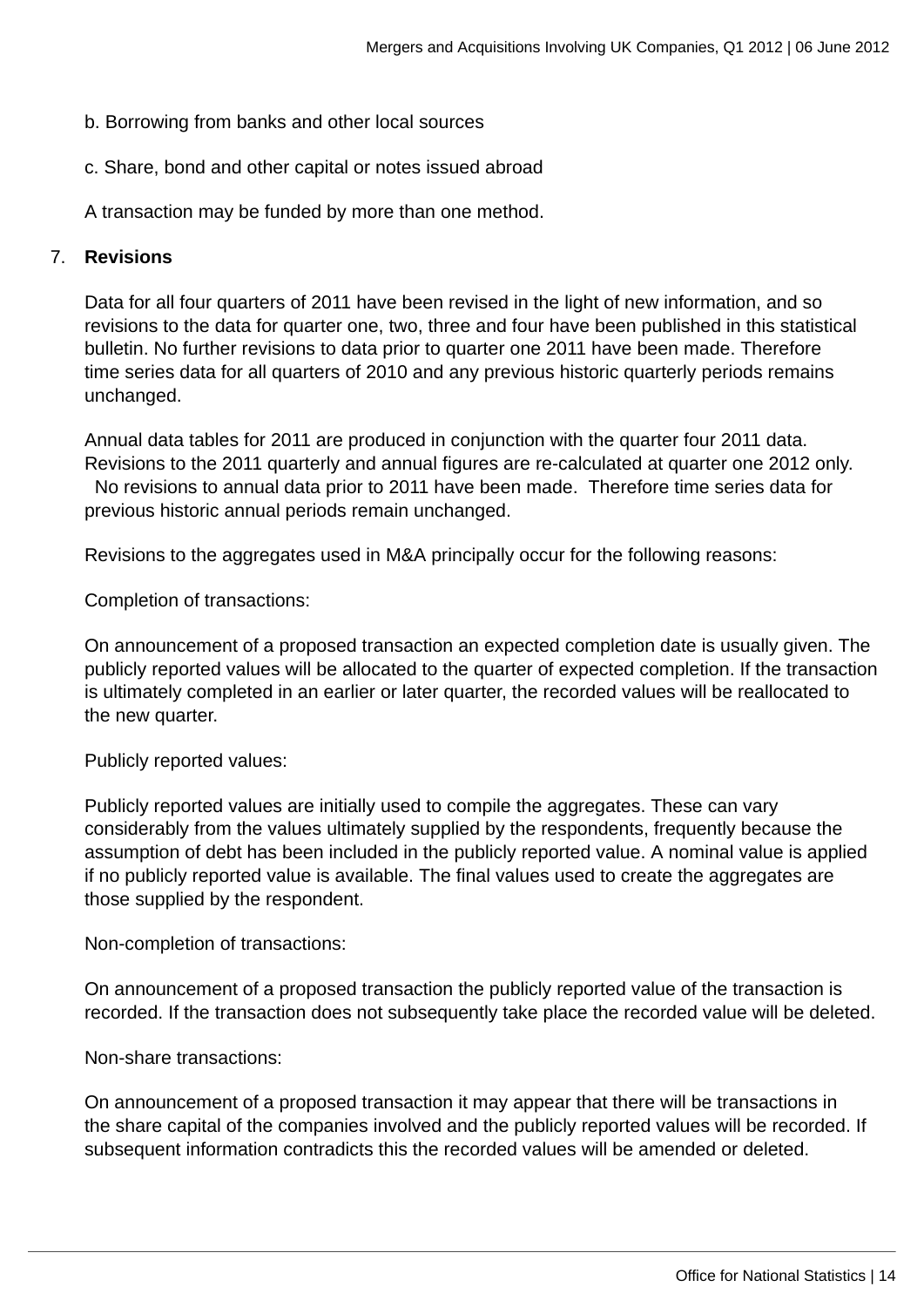#### Control:

On announcement of a proposed transaction it may appear that the transaction will give the purchasing company control of the purchased company, i.e. a share ownership of greater than 50 per cent. If subsequent information contradicts this the recorded values will be amended or deleted.

Revisions from respondents:

Very occasionally respondents revise the values that they have previously supplied to ONS. The revised values are those used to create the aggregates.

#### **Average revisions over the previous five quarters**

Values of transactions

| Values quoted in<br>£ million               |                                                        |                                                                  |                                                                                                       |
|---------------------------------------------|--------------------------------------------------------|------------------------------------------------------------------|-------------------------------------------------------------------------------------------------------|
|                                             | <b>Value in latest</b><br>period (Quarter<br>one 2012) | <b>Average revision</b><br>over the last five<br>quarters (bias) | Average over the<br>last five quarters<br>without regard<br>to sign (average<br>absolute<br>revision) |
| Value of outward<br>acquisitions<br>(CBBI)  | 662                                                    | $-105.8$                                                         | 631                                                                                                   |
| Value of outward<br>disposals (CBBT)        | 2,102                                                  | 77                                                               | 77                                                                                                    |
| Value of inward<br>acquisitions<br>(CBCQ)   | 3,948                                                  | 199.4                                                            | 680                                                                                                   |
| Value of inward<br>disposals (CBDB)         | 54                                                     | 10                                                               | 10                                                                                                    |
| Value of domestic<br>acquisitions<br>(DUCM) | 1,118                                                  | 105.4                                                            | 105.4                                                                                                 |

**Table source:** Office for National Statistics

#### **Download table**

**XLS** [XLS format](http://www.ons.gov.uk:80/ons/rel/international-transactions/mergers-and-acquisitions-involving-uk-companies/q1-2012/prt-revisions-values.xls) (30.5 Kb)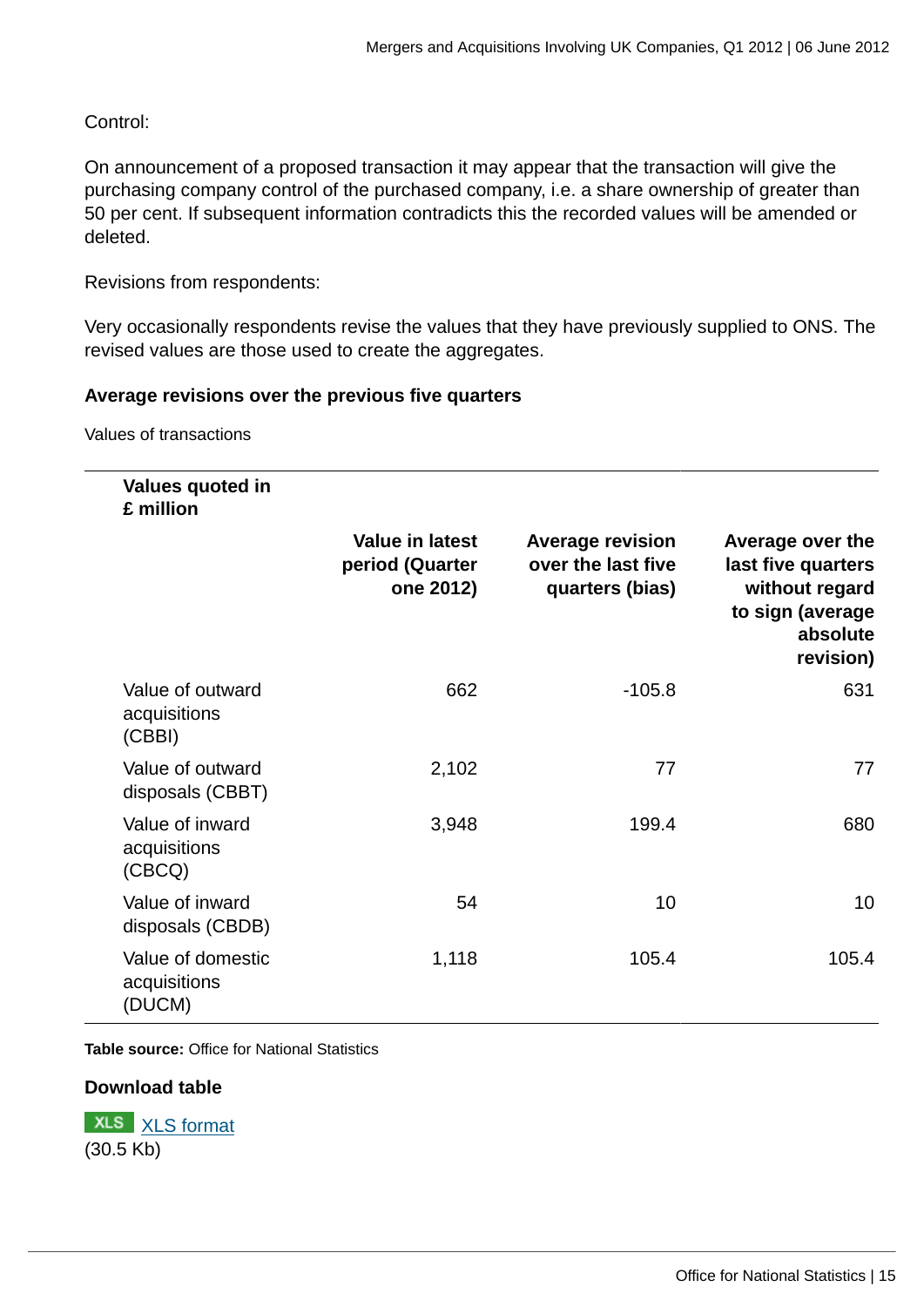#### **Average revisions over the previous five quarters**

Number of transactions

|                                                 | <b>Number in</b><br>latest period<br>(Quarter one<br>2012) | Average<br>revision over<br>the last five<br>quarters (bias) | <b>Average over</b><br>the last five<br>quarters<br>without regard<br>to sign (average<br>absolute<br>revision) |
|-------------------------------------------------|------------------------------------------------------------|--------------------------------------------------------------|-----------------------------------------------------------------------------------------------------------------|
| Number<br>of outward<br>acquisitions<br>(CBAQ)  | 16                                                         | $\overline{4}$                                               | $\overline{4}$                                                                                                  |
| Number<br>of outward<br>disposals<br>(CBAS)     | 3                                                          | $\mathbf{1}$                                                 | $\mathbf{1}$                                                                                                    |
| Number<br>of inward<br>acquisitions<br>(CBAU)   | 5                                                          | 13                                                           | 13                                                                                                              |
| Number of<br>inward disposals<br>(CBAW)         | 37                                                         | $\overline{2}$                                               | 3                                                                                                               |
| Number of<br>domestic<br>acquisitions<br>(AIHA) | 56                                                         | $\overline{7}$                                               | $\overline{7}$                                                                                                  |

**Table source:** Office for National Statistics

#### **Download table**

**XLS** [XLS format](http://www.ons.gov.uk:80/ons/rel/international-transactions/mergers-and-acquisitions-involving-uk-companies/q1-2012/prt-revisions-numbers.xls) (30.5 Kb)

A statistical test is applied to the average revisions to find out if there is bias in the estimates. The revisions are considered to be biased if the mean revision is significantly different from zero. These tests highlight that the revisions were statistically significant for the number of inward, outward and domestic acquisitions and the number of inward and outward disposals. For the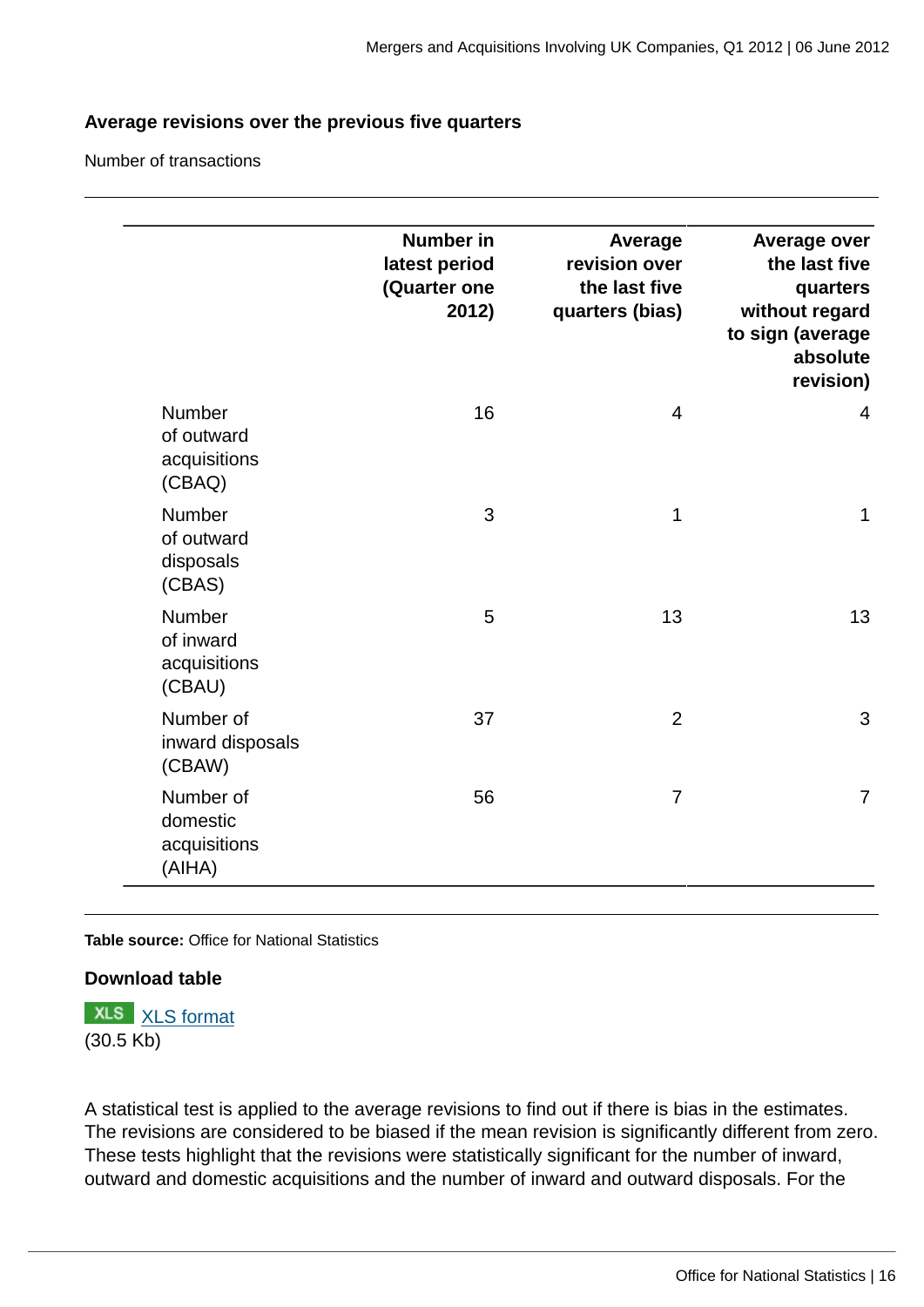other variables, these tests were not statistically significant for any of the key variables, implying that any observed bias was due to chance.

This reflects the fact that the primary reason for revisions to the numbers of transactions is the identification of further deals after the statistics are initially released.

#### 8. **Response rates**

#### **Cross-border mergers and acquisitions (CBAM) outwards**

| Reference period  | <b>Quarter 4 2011</b> | Quarter 1 2012 |
|-------------------|-----------------------|----------------|
| Response rate (%) | 78r                   | 73p            |

**Table source:** Office for National Statistics

#### **Table notes:**

1. r=revised, p=provisional

#### **Download table**

# **XLS** [XLS format](http://www.ons.gov.uk:80/ons/rel/international-transactions/mergers-and-acquisitions-involving-uk-companies/q1-2012/prt-outward-response.xls)

(16.5 Kb)

#### **Cross-border mergers and acquisitions (CBAM) inwards**

| Reference period  | <b>Quarter 4 2011</b> | Quarter 1 2012 |
|-------------------|-----------------------|----------------|
| Response rate (%) | 80r                   | 73p            |
|                   |                       |                |

**Table source:** Office for National Statistics

#### **Table notes:**

1. r=revised, p=provisional

#### **Download table**

**XLS** [XLS format](http://www.ons.gov.uk:80/ons/rel/international-transactions/mergers-and-acquisitions-involving-uk-companies/q1-2012/prt-inward-response.xls) (16.5 Kb)

#### **Domestic mergers and acquisitions (DAM)**

| Reference period  | <b>Quarter 4 2011</b> | Quarter 1 2012 |
|-------------------|-----------------------|----------------|
| Response rate (%) | 88r                   | 77p            |

**Table source:** Office for National Statistics

#### **Table notes:**

1. r=revised, p=provisional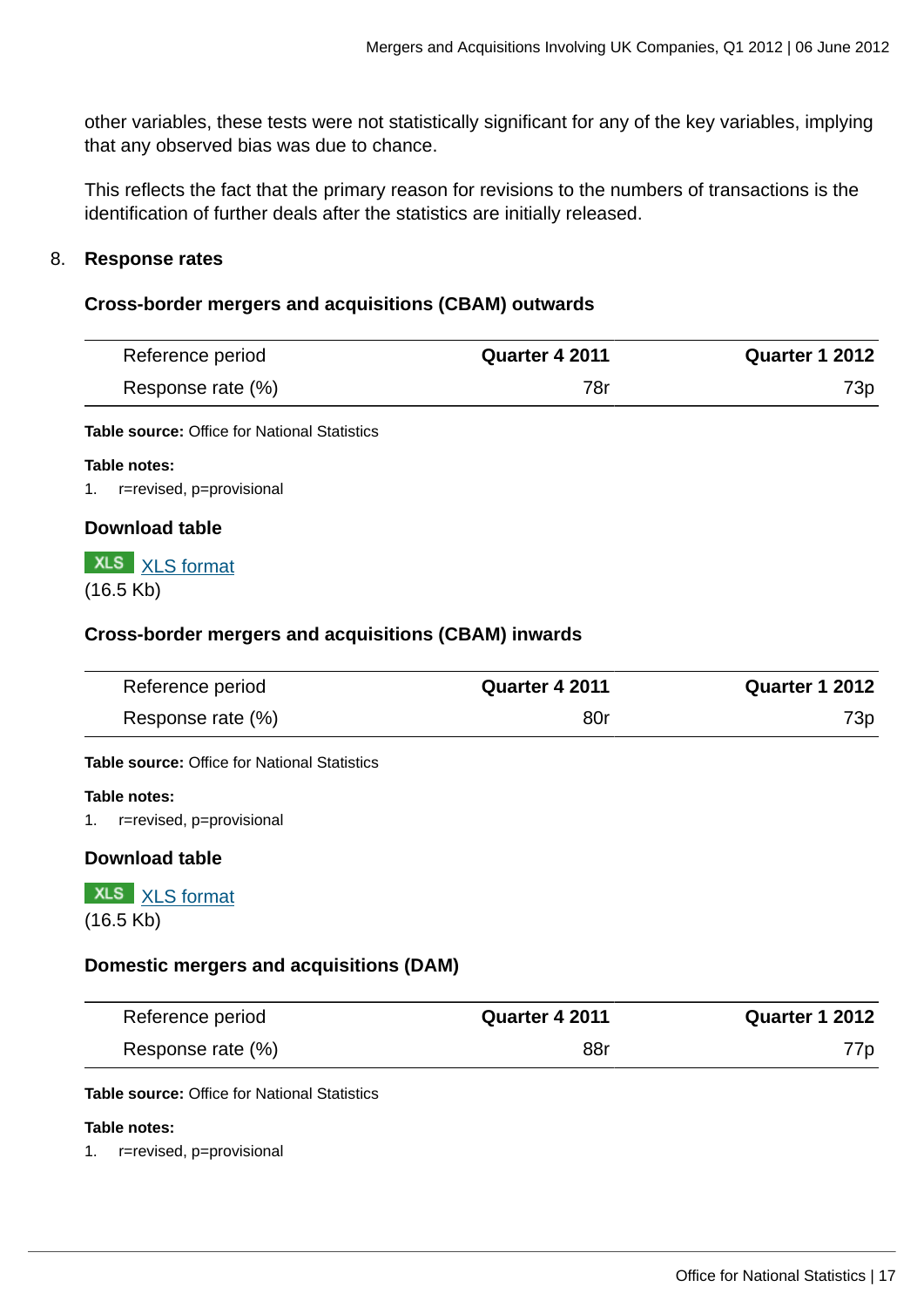#### **Download table**

**XLS** [XLS format](http://www.ons.gov.uk:80/ons/rel/international-transactions/mergers-and-acquisitions-involving-uk-companies/q1-2012/prt-domestic-response.xls) (16.5 Kb)

#### 9. **Notes to tables**

The deal identification threshold has been increased at quarter one 2010 to a value of £1.0 million from a previous value of £0.1 million. As a consequence there is a discontinuity in the number of deals reported from quarter one 2010 onwards compared with previous periods. The size of this discontinuity is highlighted in figures 3, 5 and 7.

Symbols used in the tables are:

.. Figure suppressed to avoid disclosure of information relating to individual enterprises.

– Nil or less than half the final digit shown.

The sum of constituent items in tables may not always agree exactly with the totals shown due to rounding.

#### 10. **Office for National Statistics**

The Office for National Statistics (ONS) is the executive office of the [UK Statistics Authority,](http://www.ons.gov.uk:80/ons/external-links/stats-authority/statistics-authority-s-website.html) a non-ministerial department which reports directly to Parliament. ONS is the UK government's single largest statistical producer. It compiles information about the UK's society and economy, and provides the evidence-base for policy and decision-making, the allocation of resources, and public accountability. The Director General of ONS reports directly to the National Statistician who is the Authority's Chief Executive and the Head of the Government Statistical Service.

Follow us on **Twitter** or on **Facebook**. The latest podcasts are on **YouTube**.

#### 11. **The Government Statistical Service (GSS)**

The Government Statistical Service is a network of professional statisticians and their staff operating both within the Office for National Statistics and across more than 30 other government departments and agencies.

#### 12. **National Statistics**

National Statistics are produced to high professional standards set out in the [Code of Practice](http://www.ons.gov.uk:80/ons/guide-method/the-national-statistics-standard/code-of-practice/index.html) [for Official Statistics](http://www.ons.gov.uk:80/ons/guide-method/the-national-statistics-standard/code-of-practice/index.html). They undergo regular quality assurance reviews to ensure that they meet customer needs. They are produced free from any political interference.

#### 13. **Publication Policy**

Complete runs of series in this release are [available to download](http://www.ons.gov.uk:80/ons/rel/international-transactions/mergers-and-acquisitions-involving-uk-companies/q1-2012/dd-am-dataset.html) free of charge. Alternatively, for low-cost tailored data call Online Services on 0845 601 3034 or email [info@ons.gov.uk](mailto:info@ons.gov.uk)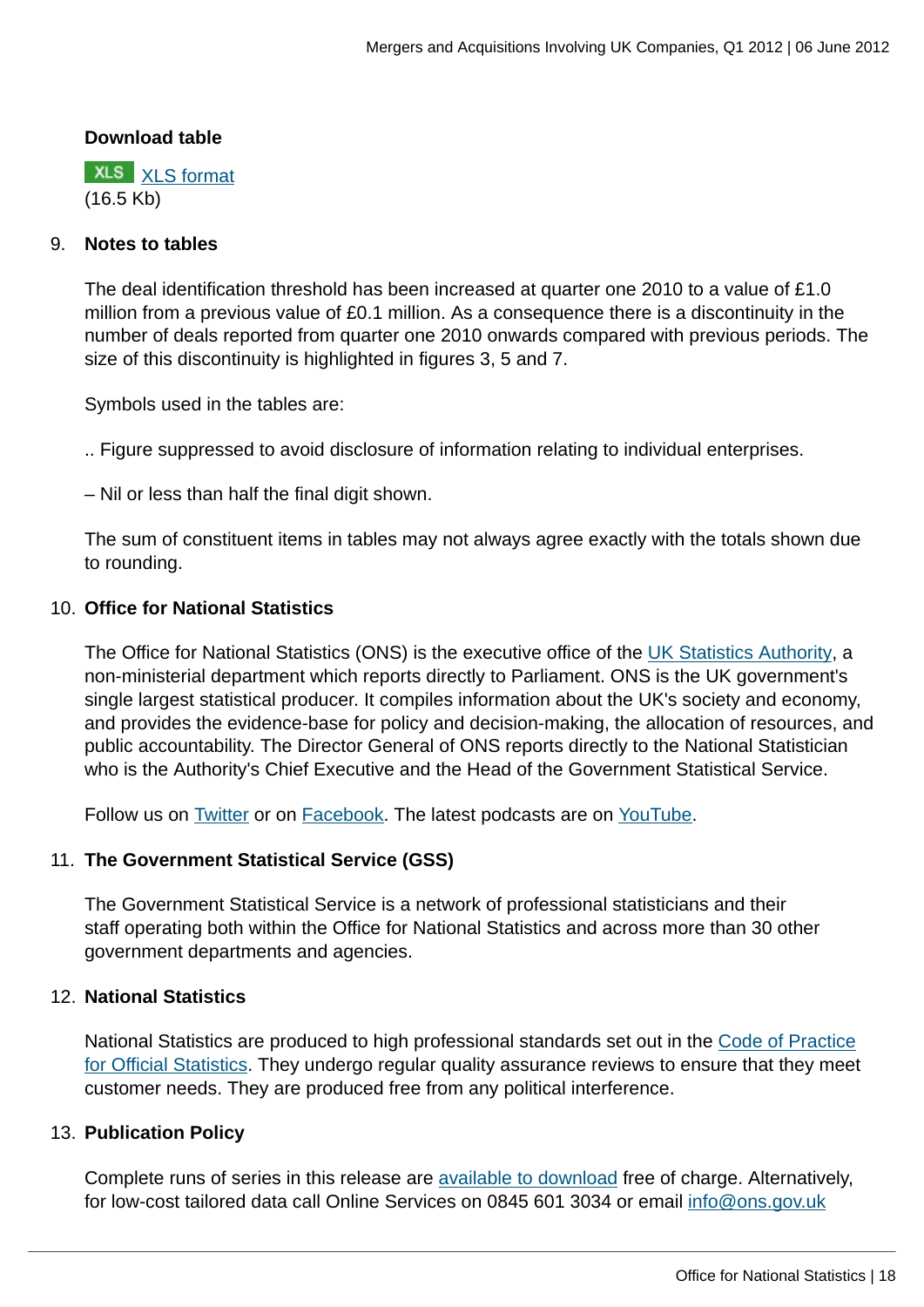Details of the policy governing the release of new data are available from the Media Relations Office.

© Crown copyright 2012.

You may re-use this information (not including logos) free of charge in any format or medium, under the terms of the Open Government Licence.

To view this licence, go to [www.nationalarchives.gov.uk/doc/open-government-licence/](http://www.nationalarchives.gov.uk/doc/open-government-licence/) or write to the Information Policy Team, The National Archives, Kew, London TW9 4DU

email: [psi@nationalarchives.gsi.gov.uk](mailto:psi@nationalarchives.gsi.gov.uk)

14. Details of the policy governing the release of new data are available by visiting [www.statisticsauthority.gov.uk/assessment/code-of-practice/index.html](http://www.statisticsauthority.gov.uk/assessment/code-of-practice/index.html) or from the Media Relations Office email: [media.relations@ons.gsi.gov.uk](mailto:media.relations@ons.gsi.gov.uk)

## **Copyright**

© Crown copyright 2012

You may use or re-use this information (not including logos) free of charge in any format or medium, under the terms of the Open Government Licence. To view this licence, visit www.nationalarchives.gov.uk/doc/open-government-licence/ or write to the Information Policy Team, The National Archives, Kew, London TW9 4DU, or email: [psi@nationalarchives.gsi.gov.uk](mailto:psi@nationalarchives.gsi.gov.uk).

This document is also available on our website at [www.ons.gov.uk.](http://www.ons.gov.uk/)

## **Statistical contacts**

**Name Phone Department Email** Ciara Williams-Fletcher +44 (0)1633 456455 Office for National [ciara.williams-](mailto:ciara.williams-fletcher@ons.gsi.gov.uk)**Statistics** [fletcher@ons.gsi.gov.uk](mailto:ciara.williams-fletcher@ons.gsi.gov.uk)